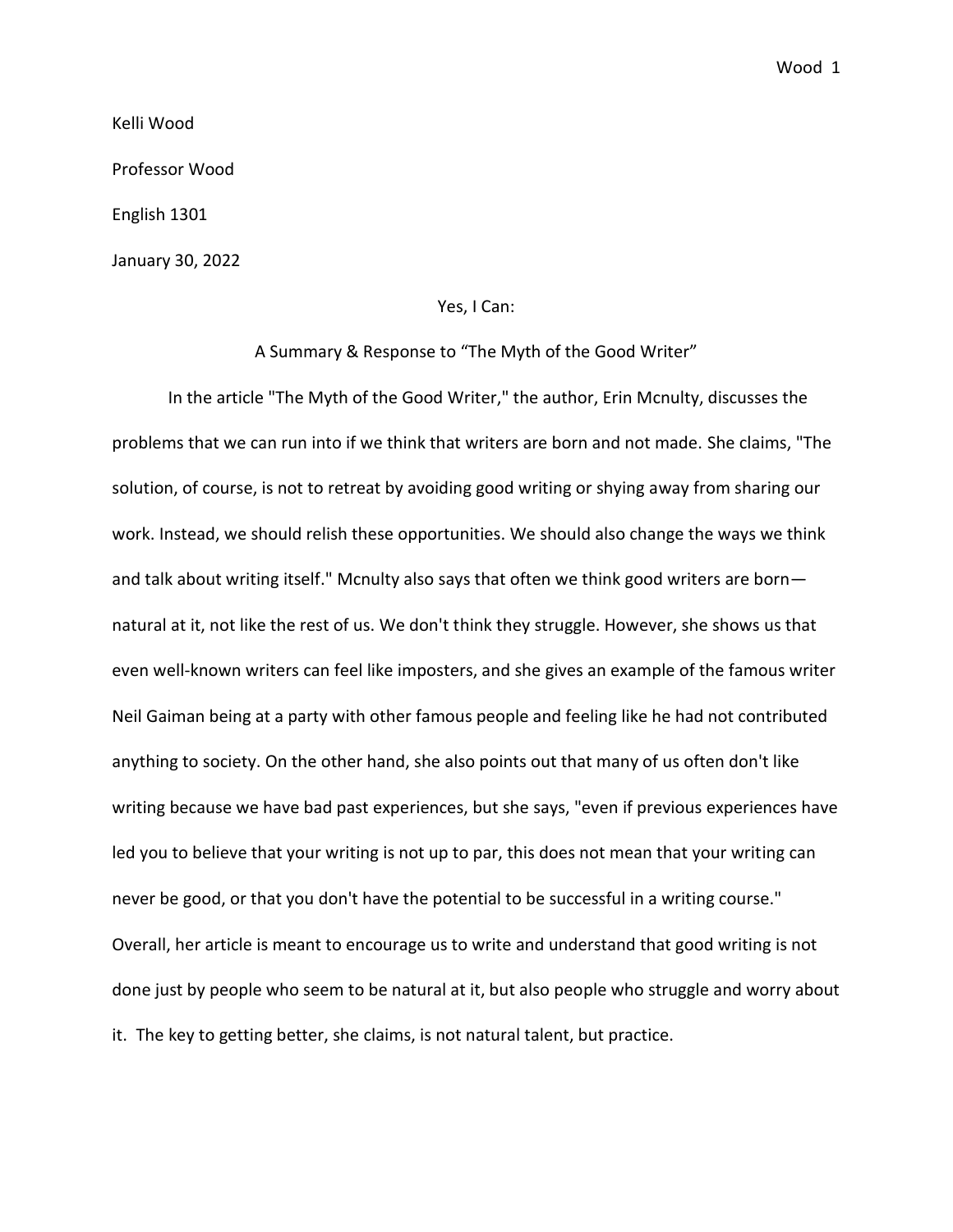Wood 2

I agree with Mcnulty; I worry about my writing too. Even after years of schooling and practice, I still have moments where I'm just not sure. However, like Mcnulty I take hope from writers I've seen who also second-guess their writing. I remember in college going to a reading by Susan Twight, a biologist and nature writer from our area. As I watched her read from her shiny, newly-published book, I was shocked when she paused and said, "Oh, I shouldn't have written it that way." It gave me such hope! She showed me that it's never perfect. It's not even about that. It's about getting better at it, and in the meantime sharing your thoughts and ideas with others. So, yes, I do think the idea of a "good writer" is a myth. While some may have different advantages than others that get them there faster, we all can be good writers.